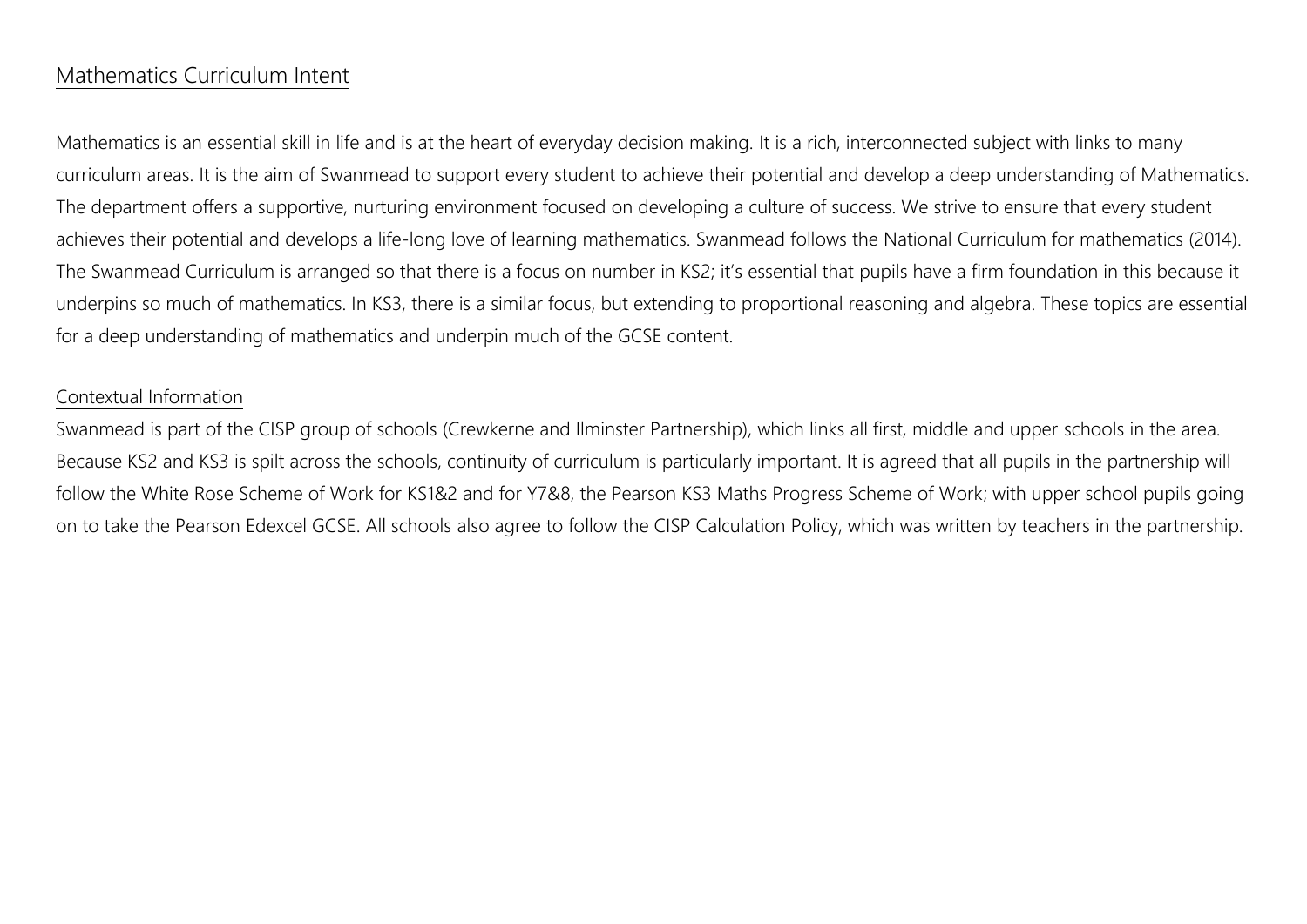## The Mathematics Curriculum

## KS2

### Year 5

The Y5 White Rose Scheme of Work provides the main part of the curriculum (see attached). Alongside this, throughout the year pupils use Times Tables Rock Stars to maintain fluency in their knowledge of multiplication tables in a rewarding and motivating way. In the Summer Term, pupils do a unit of work on financial education through preparing a stall for the school summer barbecue.

### Year 6

The Y6 White Rose Scheme of Work provides the main part of the curriculum (see attached). Alongside this, pupils are introduced to Numeracy Ninjas, which is a rewarding and motivating way of reinforcing key skills in arithmetic as well as exposing them to some new ideas in the KS3 curriculum. After the SATs in May, pupils do a unit of work on shape with an investigative focus. Key skills which are essential for access the KS3 curriculum are reinforced before the end of the year.